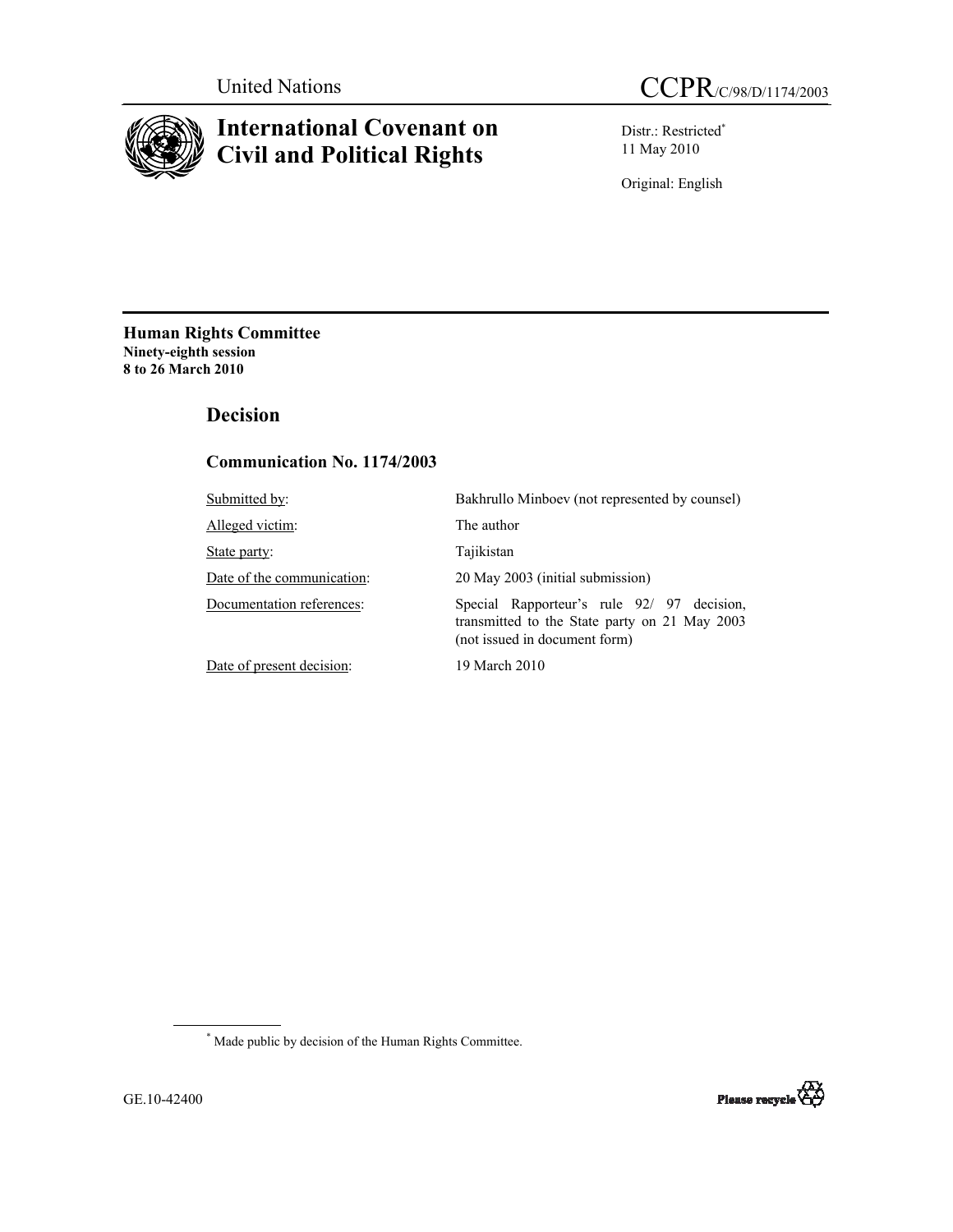| Subject matter:                    | Criminal procedure violations in a death penalty<br>case.                                                                          |
|------------------------------------|------------------------------------------------------------------------------------------------------------------------------------|
| Procedural issues:                 | Non-cooperation by the State party, evaluation of<br>facts and evidence by courts, insufficient<br>substantiation of allegations.  |
| Substantive issues:                | Unlawful detention, unfair trial, access to a<br>lawyer of own choice, right to obtain attendance<br>and examination of witnesses. |
| Articles of the Covenant:          | 6, paragraphs 1 and 2; 9, paragraphs 1 and 2; and<br>14, paragraph 3 (b and e).                                                    |
| Articles of the Optional Protocol: | 2                                                                                                                                  |

**[Annex]**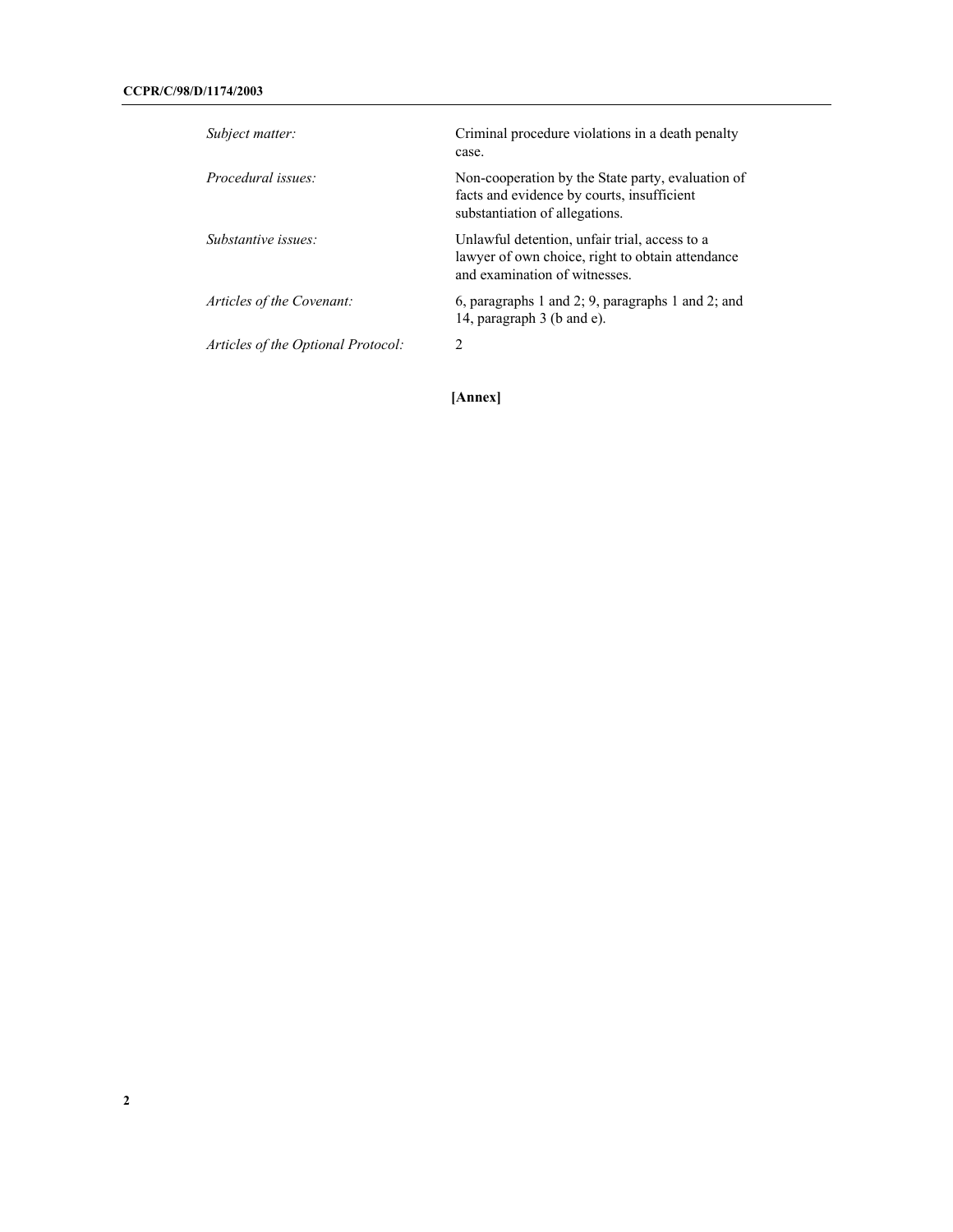# **ANNEX**

# **Decision of the Human Rights Committee under the Optional protocol to the International Covenant on Civil and Political Rights (ninety-eighth session)**

concerning

## **Communication No. 1174/2003\*\***

| Submitted by:              | Bakhrullo Minboev (not represented by counsel)                                                                 |
|----------------------------|----------------------------------------------------------------------------------------------------------------|
| Alleged victim:            | The author                                                                                                     |
| State party:               | Tajikistan                                                                                                     |
| Date of the communication: | 20 May 2003 (initial submission)                                                                               |
|                            | THE TERM OF THE CONTROL OF LITTLE 1999 IN 1999 AND THE CONTROL OF THE CONTROL OF THE CONTROL OF THE CONTROL OF |

The Human Rights Committee, established under article 28 of the International Covenant on Civil and Political Rights,

Meeting on 19 March 2010,

Adopts the following:

## **Decision on admissibility**

1.1 The author of the communication is Mr. Bakhrullo Minboev, a citizen of Tajikistan, currently serving a prison sentence in Tajikistan, who claims to be the victim of violations by the State party of his rights under article 6, paragraphs 1 and 2; article 9, paragraph 1 and 2; and article 14, paragraphs 1 and 3 (b and e), of the Covenant. The author is not represented.

1.2 On 21 May 2003, pursuant to rule 92 of its Rules of Procedure, the Human Rights Committee, acting through the Special Rapporteur on New Communications and Interim Measures, requested the State party not to carry out the death sentence against the author, while his case is under consideration by the Committee.

## **The alleged facts as presented by the author**

2.1 On 1 November 2000, the author was detained on suspicion of theft. He was not presented with charges until 19 November 2000. During interrogations, the author confessed that he committed a murder in October 1997. At that time, he was working for the Ministry of Interior, and was asked by his chief to kill one of the murder victims. He was threatened that he and his family would be killed if he did not carry out the murder. On 5 November 1997, when he was in the same car as the victims, he fired a shot, but the

<sup>\*\*</sup> The following members of the Committee participated in the examination of the present communication: Mr. Abdelfattah Amor, Mr. Lazhari Bouzid, Ms. Christine Chanet, Mr. Mahjoub El Haiba, Mr. Ahmad Amin Fathalla, Mr. Yuji Iwasawa, Ms. Helen Keller, Mr. Rajsoomer Lallah, Ms. Zonke Zanele Majodina, Ms. Iulia Antoanella Motoc, Mr. Michael O'Flaherty, Mr. José Luis Pérez Sanchez-Cerro, Mr. Rafael Rivas Posada, Sir Nigel Rodley, Mr. Fabian Omar Salvioli and Mr. Krister Thelin.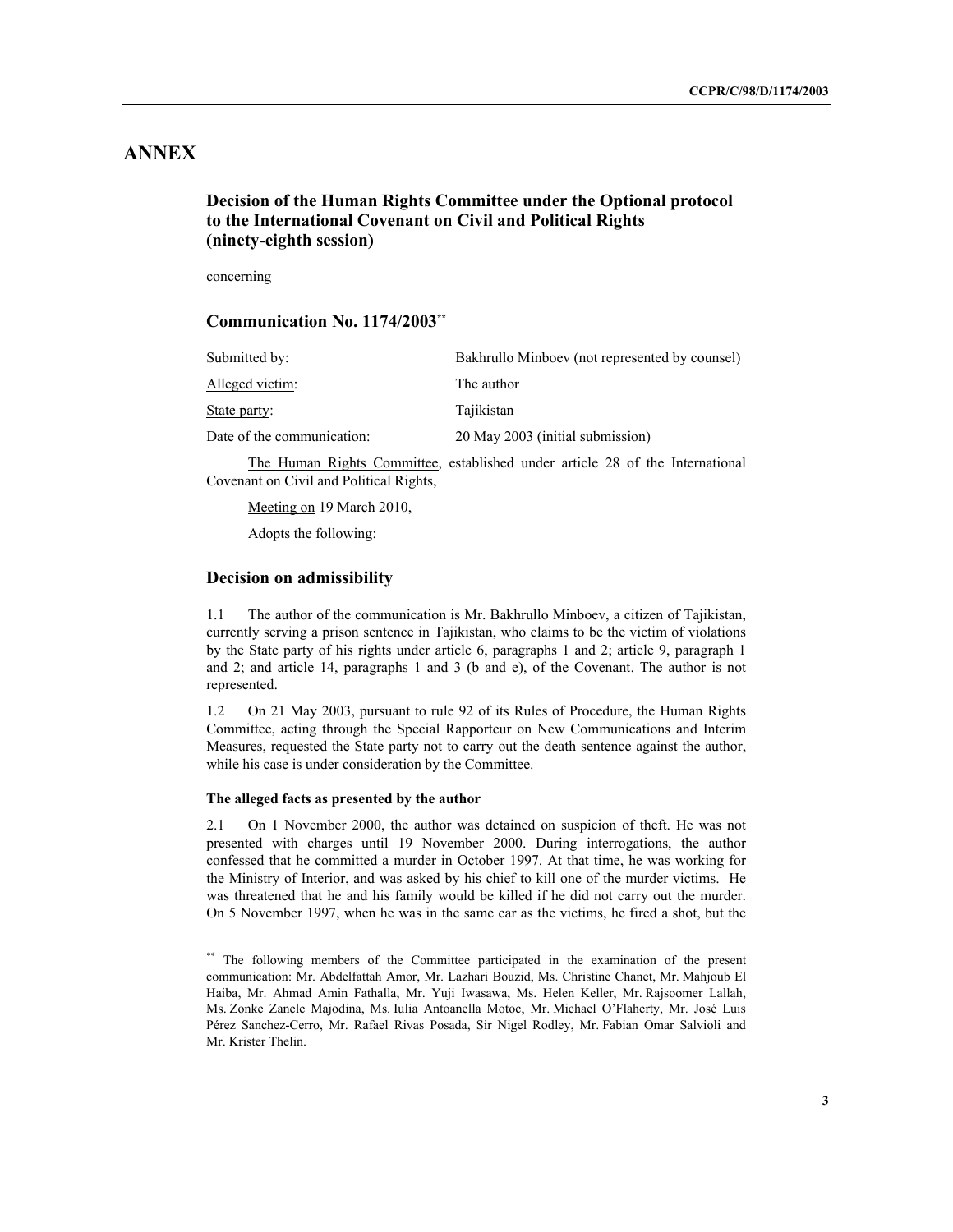bullet went through the intended victim's head and hit also a man sitting next to him. Both men died.

2.2 During investigation, the author was refused a lawyer of his choice. He had no legal defense for a period of three months, although under the Criminal Procedure Code legal assistance is compulsory in cases involving the death penalty starting from the pre-trial investigation. Later, he was assigned a public lawyer, who was not licensed for law practice. In addition, the order assigning this lawyer was invalid, as it was issued on 20 January 2000, while the author was detained only on 7 November 2000.

2.3 On 9 April 2001, he was convicted of premeditated murder of two or more persons and sentenced to death. During the trial, the author was able to have the lawyer of his choice, who requested forensic tests to be made to show that both deaths were caused by one bullet. The request was dismissed by the court. The author confessed having committed the murder, but added that only one of the deaths was caused by premeditated murder. The second person was killed accidentally. The court ignored this claim as well as the request by the defence to invite additional witnesses.

2.4 The author's cassation appeal was dismissed by the Cassation Court. However, an appeal to the Presidium of the Supreme Court under the supervisory review procedure resulted in the judgment being overturned and the case sent back for retrial on 11 January 2002. This decision was based on the following procedural flaws: 1) Lack of legal assistance of the author's own choosing; 2) The author's identity had not been fully established; and 3) failure to investigate a possible accidental death of the second victim. The case was sent to the same investigator who had conducted the original investigation and who was biased, and had his own interest in the outcome of the second investigation. Again, the lawyer selected by the author for his defense was not accepted by the judge, who assigned another lawyer. This lawyer allegedly signed procedural documents without the author's knowledge and failed to inform him of his right to study the investigation materials.

2.5 During the second trial, it was shown that one bullet killed both victims. However, the court ignored this fact and again sentenced the author to death on 24 September 2002.

2.6 The author was not allowed to be present during the review of his case at the cassation level, although, under the Tajik Criminal Procedure Code, he was entitled to it.

2.7 His cassation appeal of 15 November 2002 was declined by the Criminal Collegium of the Supreme Court. Similarly, his application for judicial review to the Chair of the Supreme Court was also dismissed. The author submits that the same matter is not being examined under another international procedure of investigation or settlement and that he has exhausted all available domestic remedies.

2.8 In his submission on 12 July 2003, the author adds that his mental health condition has deteriorated due to the stress of awaiting his execution.

### **The complaint**

3.1 The author invokes article 6, paragraphs 1 and 2, as he claims that his right to life was violated due to the unfair judgement issued by an incompetent court;

3.2 The author claims that his rights under article 9, paragraphs 1 and 2, were violated as his detention was unlawful and he was not informed about the charges against him for more than a week.

3.3 The author invokes article 14, paragraph 1, as he claims that the court was biased because it ignored his testimonies and the results of forensic examinations.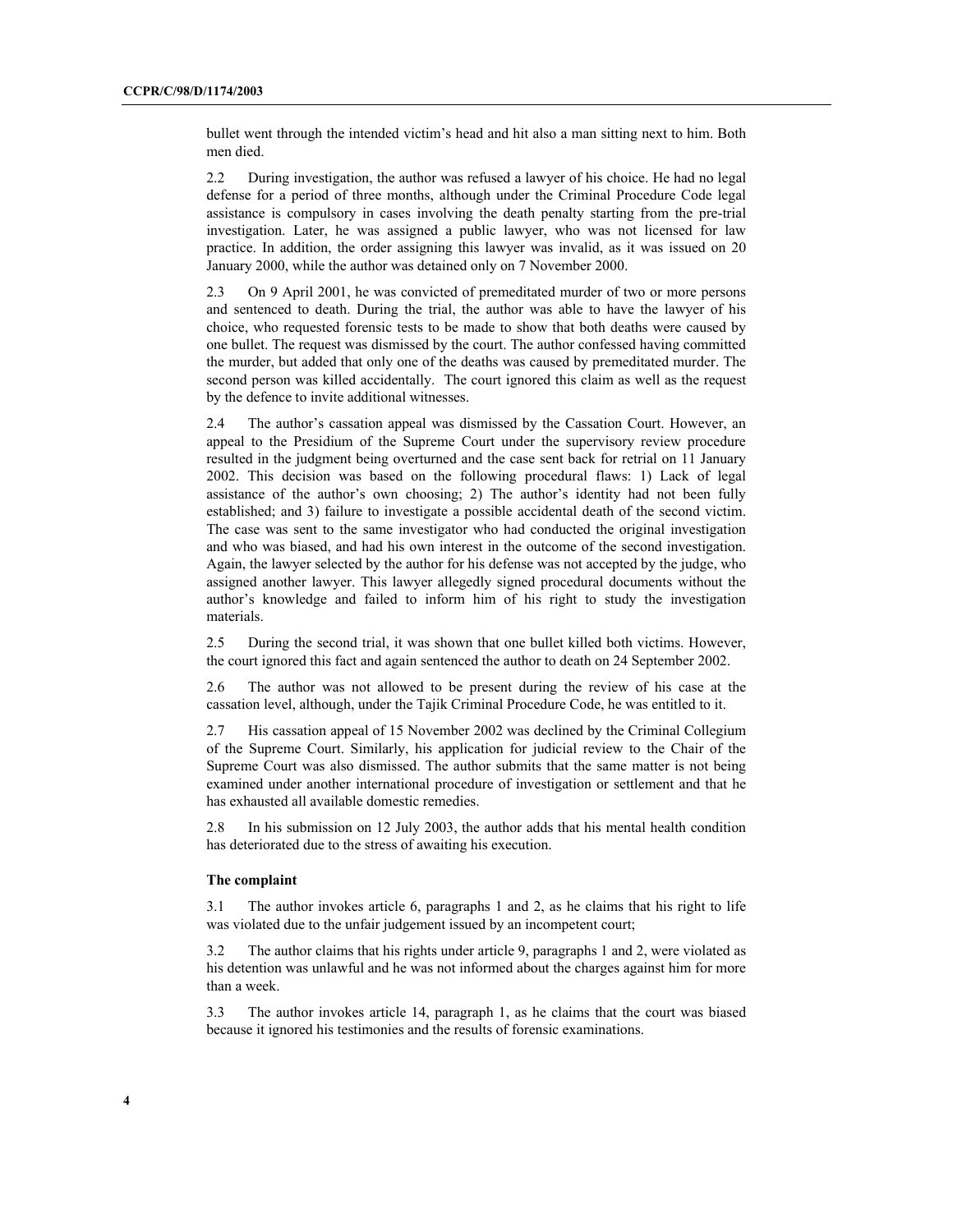3.4 The author claims that his rights under article 14, paragraph 3 (b), of the Covenant were violated, as he had no legal defense for a period of three months, and he was not able be represented by the lawyer of his own choice. Furthermore, the assigned lawyer was not licensed for law practice and he was not able to communicate with him.

3.5 The author also invokes article 14, paragraph 3 (e), as the court ignored the defence's request to invite additional witnesses.

#### **State party's submission and failure to address questions of admissibility and merits**

4.1 On 13 October 2003, the State party submitted that the author was pardoned on 4 September 2003 and his death sentence was commuted to 20 years' imprisonment.

4.2 The State party was invited to present its observations on the admissibility and merits of the communication in May 2003. A reminder was sent in this respect in July 2005. The Committee notes that no information has been received. The Committee regrets the State party's failure to provide any information with regard to admissibility or the substance of the authors' claims. It recalls that under the Optional Protocol, the State party concerned is required to submit to the Committee written explanations or statements clarifying the matter and the remedy, if any, that it may have taken. In the absence of a reply from the State party, due weight must be given to the authors' allegations, to the extent that they have been properly substantiated.

### **Author's failure to provide additional information**

5. The author, whose present whereabouts are unknown, did not provide any comments to the submission by the State party, despite reminders sent. The last communication from the author was received on 12 July 2003. Repeated requests as to his wish to continue his case, which were sent in 2005, 2006 and 2007, remain unanswered.

#### **Issues and proceedings before the Committee**

#### **Consideration of admissibility**

6.1 Before considering any claim contained in a communication, the Human Rights Committee must, in accordance with rule 93 of its rules of procedure, decide whether or not it is admissible under the Optional Protocol to the Covenant. The Committee has ascertained, as required under article 5, paragraph 2 (a), of the Optional Protocol, that the matter is not being examined under another procedure of international investigation or settlement.

6.2 The Committee notes the author's allegations that the trial court was unfair and biased, as it ignored his testimonies and the results of forensic examinations violating article 14, paragraph 1. It notes, however, that these claims largely relate to the evaluation of facts and evidence by the State party's courts. The Committee refers to its jurisprudence<sup>1</sup> and reiterates that it is generally for the courts of States parties to the Covenant to evaluate facts and evidence in a particular case, unless it can be ascertained that it was clearly arbitrary or amounted to a denial of justice. The material before the Committee does not reveal that the conduct of the trial suffered from any such defects. Accordingly, the Committee considers that the author has not substantiated these allegations for purposes of

<sup>&</sup>lt;sup>1</sup> See for example: Communication No. 541/1993, *Errol Simms v. Jamaica*, inadmissibility decision adopted on 3 April 1995 and *P.K. v. Canada*, inadmissibility decision of 20 March 2007. Communication No. 1188/2003, *Riedl-Riedenstein et al. v. Germany*; No. 886/1999, *Bondarenko v. Belarus*; No. 1138/2002, *Arenz et al. v. Germany*, admissibility decision.